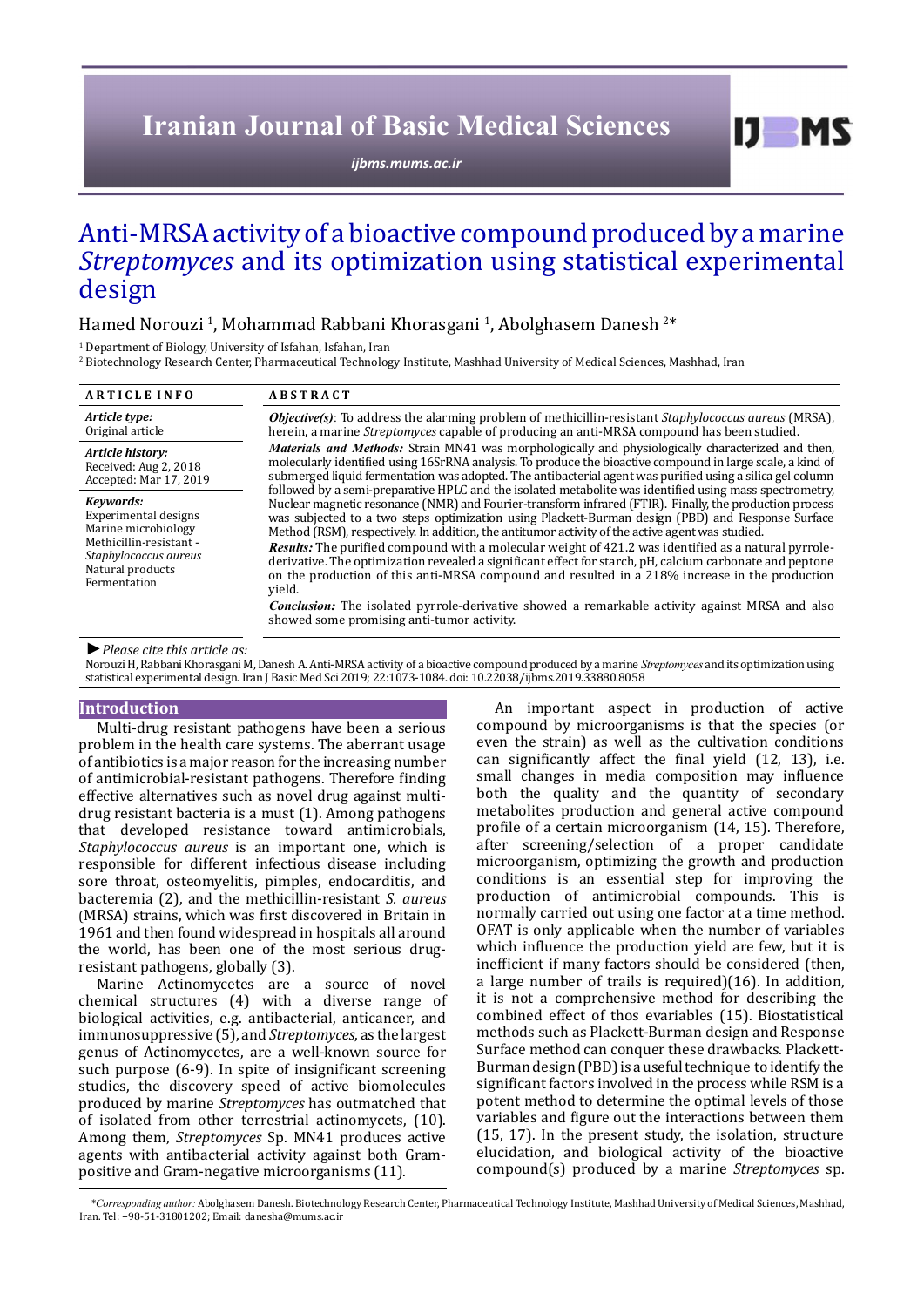MN41 is investigated. The effect of critical components on the production was evaluated using PBD in order to determine the significant ones. Afterward, the most significant influencing factors were optimized by RSM using a central composite design (CCD).

**Materials and Methods**

## *Microorganism*

The actinomycete strain used in this work, *Streptomyces* sp. MN41, was isolated from Caspian Sea sediment using starch casein agar (SCA) medium (11). The strain MN41 was kept alive on SCA agar slants incubated at 4 ° C. Methicillin-resistant *Staphylococcus aureus* subsp. *aureus* (ATCC® 33591™) ([www.atcc.org\)](http://www.atcc.org) was used as indicator strain.

## *Strain characterization*

Cultural characteristics of the strain MN41 were determined according to the standard methods. Growth characteristics were ascertained on various International *Streptomyces* Project media (ISP media), including malt extract agar (ISP2), oat meal agar (ISP3), inorganic salts starch agar (ISP4), glycerol asparagine agar (ISP5), Peptone yeast extract agar (ISP6) and tyrosine agar (ISP7), after incubation at  $28\pm2$  <sup>o</sup>C for 10–15 days (18).

## *16S rRNA analysis*

The molecular identification of MN41 was performed by extracting the genomic DNA with a standard bead beating method (19). The quality and quantity of the extracted DNA were determined by spectrophotometer and separated by electrophoresis run on a 0.8%  $(w/v)$  agarose gels. Next, the 16S rDNA gene was PCR amplified using universal bacterial 16SrDNA primers: PA5′-GAGTTTGATCCTGGCTCAG-3′ and PH 5′-AGGAGGTGATCCAGCCGCA- 3′. The thermocycler program was: starting from denaturation step at 95 ° C for the first 5, followed by 35 cycles, of 1 min at 95 ° C, 1 min at 50 ° C and at 2 min at 72 ° C, and finished by the final extension step at 72 ° C for 5 min. A GeneJet PCR purification kit (Thermo Scientific, Lithuania) was used to purify the PCR products according to the manufacturer's instructions and then was sequenced by GATC Biotech (Germany). The National Center for Biotechnology Information (NCBI) was used for retrieving reference sequences, and the degree of genetic similarity was assessed using the BLAST program (www.ncbi.nlm.nih.gov/blst). Afterward, ClustalX, as a multiple sequence alignment program, was used for genetic alignment. Finally, the phylogenetic tree was constructed using MEGA5 (20).

## *Production and purification of the bioactive compound*

The strain was grown under submerged liquid fermentation using modified A1BFe+C medium (starch 10, yeast extract 4, peptone 2, KBr 0.1, Fe<sub>2</sub> (SO<sub>4</sub>)<sub>3</sub>  $\cdot$ 4H<sub>2</sub>O 0.04, CaCO<sub>3</sub> 1, sea salt 30 (g L<sup>-1</sup>) and pH adjusted to 7.0). A single colony of *Streptomyces* sp. MN41 was inoculated in a 250 ml Erlenmeyer flask containing 50 ml of the seed medium followed by incubation at 28 ° C for 54 hr on a shaker with a speed of 180 rpm and then used as a seed stock for antibacterial compound production. Six ml of the seed culture (6%) were transferred into 500

1074

ml Erlenmeyer flask containing 94 ml of the production medium (the same as the seed medium) in, subsequently placed in a rotary shaker incubator (180 rpm) at 28 ° C for 85 hr. The fermentation broth from all flasks (total volume = 5l) was then collected and centrifuged (Sigma) at 16000×g for 10 min. The collected supernatant was extracted three times with the same volume of ethyl acetate, while the pelleted mycelia cake was extracted three times with methanol (2 l). Then, the organic solvent was removed and the samples (fermentation broth and mycelia cake) were combined again and considered as the crude extracts (7 g). The ethyl acetate crude extract was reconstituted in 10 ml and then was subjected to a normal-phase Si-gel open CC column (6250 mesh, 35 g). The elution was performed stepwise using 2 bed-volume of methanol/ethyl acetate mixture with different ratio of methanol: ethyl acetate including 0:1; 1:9; 2:8; 1:3; 1:2, 1:1 and 1:0 v/v. Finally, all fractions were concentrated by evaporating the organic solvent and their antibacterial activity was tested against MRSA (21).

## *Identification analysis*

## *Thin layer chromatography (TLC)*

TLC was used for screening and selection of the best pure active fraction. It was performed on a silica gel 60  $F_{254}$  plate (Merck), where one microliter of each concentrated-active fraction was applied on the sheet and developed using chloroform: methanol (8:1) as the solvent system, and the chromatogram was visualized in a UV chamber (254 nm) (22). Ninhydrin was used to detect peptides or protein structures, if any was present. Retention factor (Rf) of the compound was also determined.

## *HPLC analysis*

The best active fractions that showed only one band in TLC analysis were first analyzed using semi-preparative HPLC (KNAUER) equipped with an ACE Semi-Preparative HPLC C18 column,  $(25 \text{ cm} \times 4.6 \text{ mm} \text{ l.D. } 7.75 \text{ µm})$ equipped with a UV-detector at 254 nm, with methanol as solvent and a flow rate of 9 ml/min for a period of 20 min. The water/methanol mix was at a starting point of 20% and the gradient was proceed to 30% methanol at the end of first 5 min and then allowed to reach 100% methanol during the next 5 min. The elution was continued with 100% methanol during the third 5 min and finally, the gradient attenuated to 20% methanol during the last 5 min followed by 2 min equilibration period. Eight subfractions were obtained and analyzed on TLC and tested for antibacterial activity (23).

## *Mass spectrometry*

Five µl of each HPLC fractions was injected in a mass spectrometer (QTrap 3200, AB SCIEX) equipped with a TurboSpray (TIX), with methanol containing 0.1% trifluoroacetic acid as the carrier solvent, and was used for determining the molecular mass of the bioactive compound and obtaining structural information from the device. The ion source was set to positive ion mode followed by adjusting the quadrupole system to scan between m/z 50-1700 in Q-MS mode. The m/z value of selected precursor ion was fragmented under argon pressure (i.e. collision induced dissociation) and scanned in a range of m/z 50-1000 as a production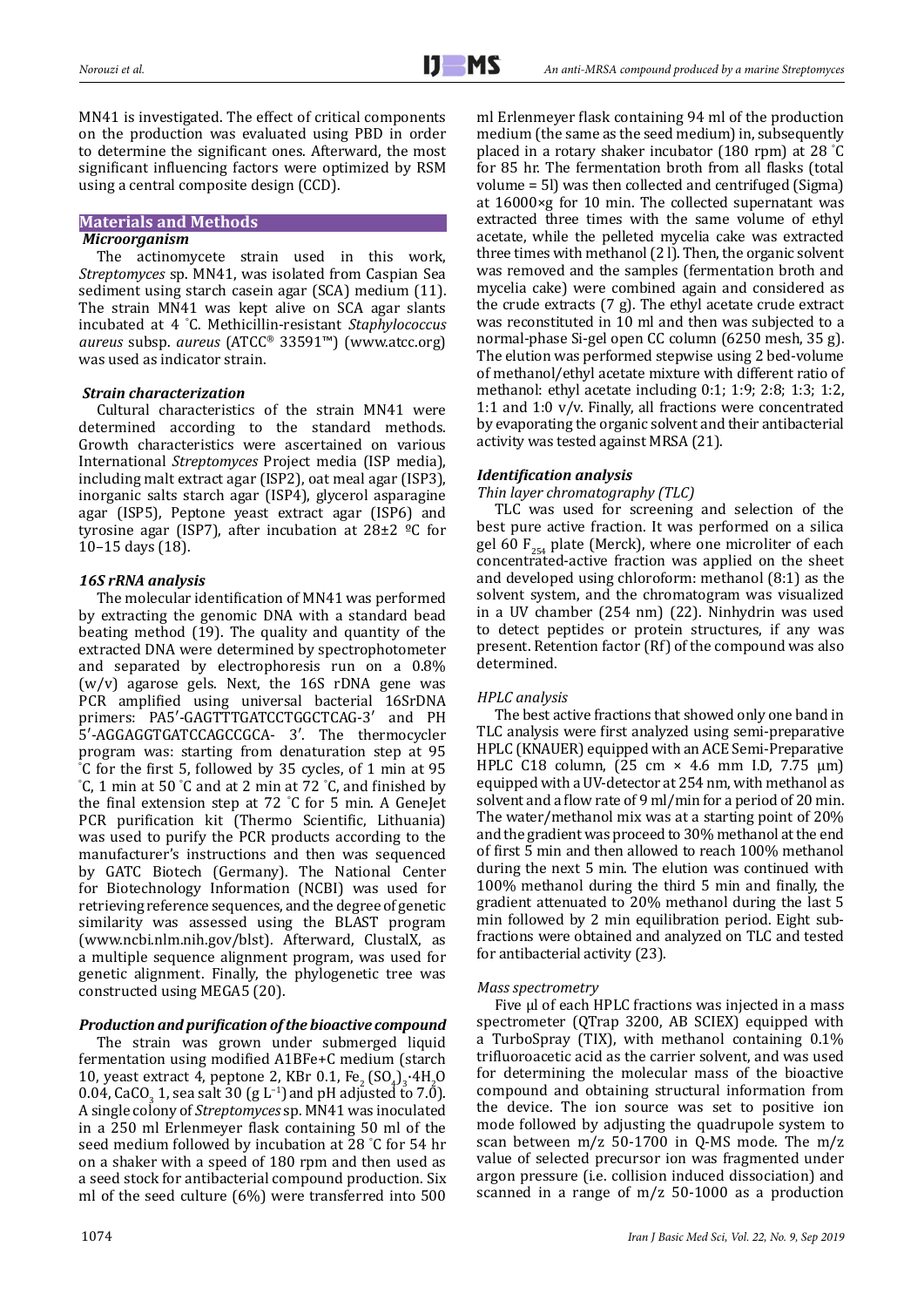#### mode (24).

#### *NMR analysis*

<sup>1</sup>H, <sup>13</sup>C, and 2D NMR spectroscopic data were obtained on a BRUKER 300MHz AVANCE III spectrometer in a methanol-d4 solvent. Offline processing was conducted using topspin NMR software by Bruker BioSpin 2011 (iNMR, [http://www.inmr.net\)](http://www.inmr.net).

#### *FTIR determination*

KBR pellet method was used to take an IR spectrum of the compound in the range of  $4000-400$  cm<sup>-1</sup> by PerkinElmer spectrometer.

#### *Minimum inhibitory concentration (MIC) and minimum bactericidal concentration (MBC)*

A 24 hr culture of MRSA was prepared using nutrient broth and its turbidity was adjusted to  $10^{\circ}$  CFU/ml by sterile normal saline 0.9%. Different concentrations of the purified compound (5-0.039 mg/ml) were prepared by diluting in Mueller-Hinton broth (MHB, Merck). At first, 180 μl of each concentration was poured in a 96-well plate, then 20 μl of the adjusted bacterial suspension  $(10^6 \text{ CFU/ml})$  was added and incubated at 37 ° C. Wells containing only medium were used as negative controls while MRSA suspension mixed to the MHB was used as a positive control. After 24 hr, 20 μl of the colorimetric indicator 2,3,5-triphenyl tetrazolium chloride 5 mg/ml (Merck) was added to the bacterial growth and the plates were incubated for 1 hr at 37 ° C. The MIC was defined as the minimum concentration of active compound that resulted in no color-changing in the medium. Finally, 20 μl of the suspensions from nocolor-changed wells was inoculated on Mueller-Hinton agar plates to determine the MBC (25).

#### *Cytotoxicity assay*

MTT assay was used to evaluate the effect of the pure active compound on the proliferation of the cancer cell lines performed. Vero and Hela cell lines obtained from Razi Vaccine and Serum Research Institute (Iran) were cultured in DMEM medium. Cell culture media were supplemented with 10% calf serum and incubated at 37 °C in 5% CO<sub>2</sub> incubator. With the aim of having 80-90% confluence after 48 hr treatment, optimum numbers of the cell lines were seeded in each well according to their growth rate. After 12 hr, the old media were replaced by 100 µl of fresh media containing different concentrations of the extract (3.9, 7.81, 15.62, 31.25, 62.5, 125, 250, 500 and 1000 µg/ml). The plates were then incubated in a 5%  $CO<sub>2</sub>$  incubator at 37 °C for 72 hr. Tetrazolium bromide solution (Sigma, USA) was then added at 0.5 mg/ml final concentration and the mixture was incubated in the dark for 4 hr. The media were then aspirated from each well and 100 µl DMSO (Merck, Darmstadt, Germany) was added to solve formazan crystals. The plates were then shaken for 15 min on the shaker and optical density of each well was measured at 570 nm on a multi-well ELISA plate (BMG Labtech, Germany) (26). The response (as the growth inhibition rate) was calculated by the following equation:

Inhibitory concentration values  $(IC_{50})$  were directly determined by nonlinear regression analysis with GraphPad Prism (27).

#### *Optimization of the antimicrobial agent production*

All the production experiments were carried out in 250 ml flasks containing 100 ml of the production medium prepared with different nutrients concentration according to the selected factorial design using the same procedure mentioned earlier. The crude bioactive compound was extracted from the broth culture after the removal of mycelia biomass (with centrifugation at 16000×g for 10 min) and then the antibacterial activity of each supernatant was determined (12).

#### *Anti-MRSA activity determination*

The cell-free supernatant was assayed for its antibacterial activity against *Staphylococcus aureus subsp. aureus* (ATCC® 33591™) (28) (www.atcc.org) in triplicates using the disc diffusion method (29). Briefly, an overnight culture of the MRSA was diluted using Muller-Hinton to an  $OD_{600}$  of 0.130, one swab spread on a Muller-Hinton agar plate. The two-fold serial dilutions of each sample were prepared and then 30 µl of each diluted sample was loaded onto 6 mm sterile discs. After drying, the impregnated discs were placed on Mueller-Hinton agar (HiMedia, India) plates which had been previously inoculated with the MRSA inoculum. Sterile discs impregnated with culture broth and sea salt were used as controls. After 24 hr incubating at 37 ° C, the diameter of translucent inhibition zones around the discs was measured and plotted on a dose-response curve. The antibacterial activity was calculated using the area under the curve (AUC) (30).

#### *Screening experiments using Plackett-Burman design*

PBD was used to find the most significant factors for the production of the antibacterial compound produced by *Streptomyces* sp. MN41. Design-Expert® version 7 was used as the biostatistical software for both experiment and analysis of the data. Nine independent variables were screened by representing them at two levels, low (−) and high (+), using 12 trials (Table 1). The eleven variables assigned in Plackett-Burman designs were A (starch), B (yeast extract), C (peptone), D (KBr), E  $(Fe<sub>2</sub>(SO<sub>4</sub>)<sub>3</sub>·4H<sub>2</sub>O)$ , F (calcium carbonate), G (sea salt), H (pH), J (agitation), with two "dummy" variables K and L at high and low levels. The experiments were conducted in triplicates and the average antibacterial activity (AUC) against MRSA was noted as the response. Based on the analysis of variance (ANOVA) and Pareto results, the variables with a significant effect on the antimicrobial compound production were determined and then used for further optimization (31).

#### *Response surface methodology using central composite design (CCD)*

Optimum levels of four most significant components (Starch, pH, CaCO<sub>3</sub>, and peptone) obtained from the previous Plackett-Burman study were investigated using the CCD function, of the RSM, using Design Expert 7 trial package (Stat-Ease, Inc. Minneapolis, USA). The selected significant factors and their levels used in the CCD experiment are given in Table 2. According to the CCD (Table 2) for 4 variables, a total of 30 experiments were carried out simultaneously with five replicates of the central point. The statistical adequacy of the model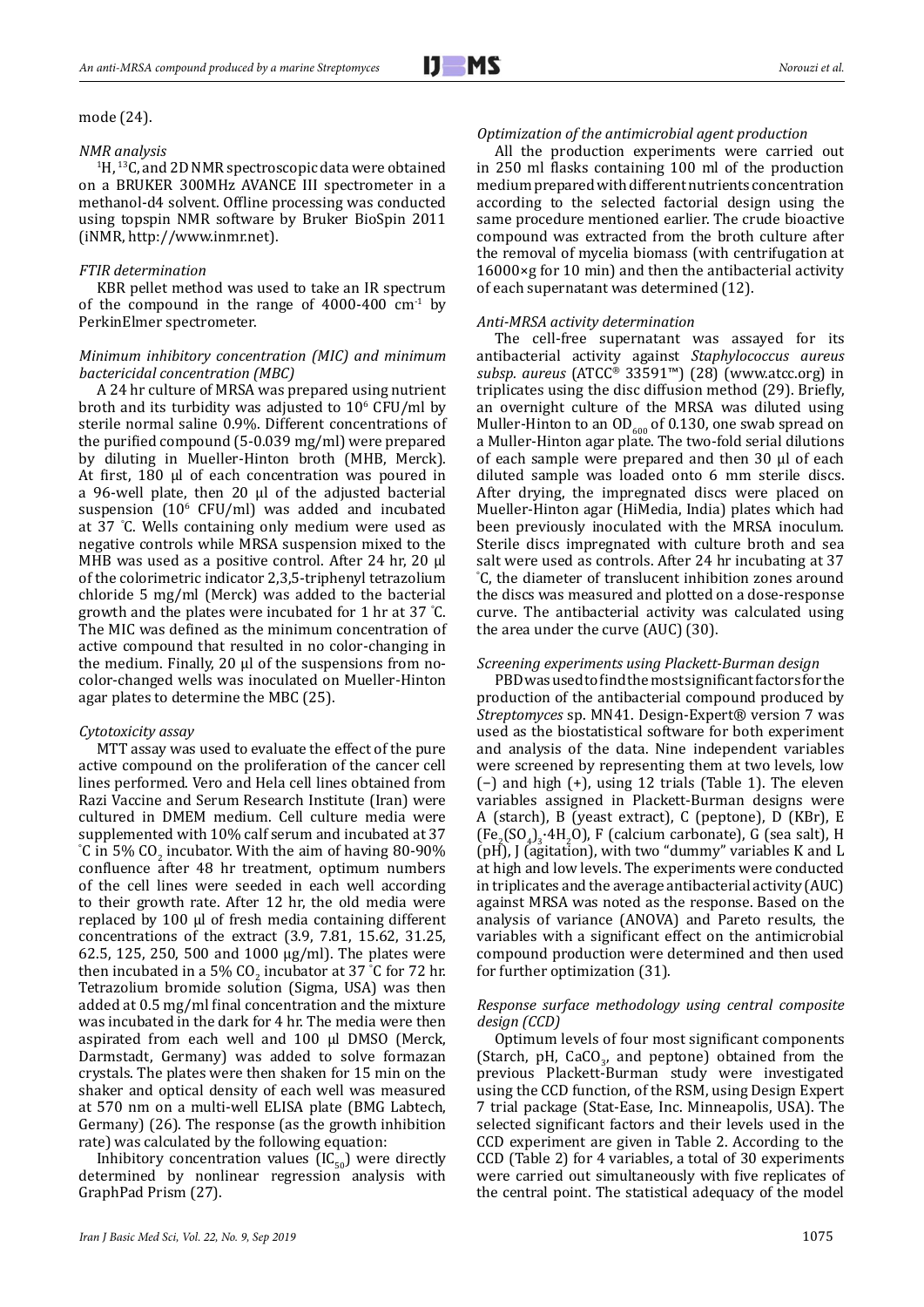| Streptomyces sp. MN41 |                   |       | Table 1. Range and levels of different process variables used in Plackett-Burman design for antibacterial activity obtained from the culture of |                  |  |
|-----------------------|-------------------|-------|-------------------------------------------------------------------------------------------------------------------------------------------------|------------------|--|
|                       | Medium components | Codes | High values $(+)$                                                                                                                               | Low values $(-)$ |  |
|                       | Starch            |       | $14 \text{ g}/l$                                                                                                                                | 7 g/l            |  |

| Medium components                                     | Codes | High values $(+)$ | Low values $(-)$ |  |
|-------------------------------------------------------|-------|-------------------|------------------|--|
| Starch                                                | A     | $14 \text{ g/l}$  | 7 g/l            |  |
| Yeast extract                                         | B     | 6 g/l             | 3 g/l            |  |
| Peptone                                               | C     | 3 g/l             | 1 g/l            |  |
| KBr                                                   | D     | $0.2$ g/l         | $0.05$ g/l       |  |
| Fe2(SO <sub>4</sub> ) <sub>3</sub> .4H <sub>2</sub> O | Е     | $0.06$ g/l        | $0.02$ g/l       |  |
| CaCO <sub>3</sub>                                     | F     | 3 g/l             | $0.5$ g/l        |  |
| Sea salt                                              | G     | $40$ g/l          | 10 g/l           |  |
| pH                                                    | H     | 8                 | 6                |  |
| Agitation                                             |       | $200$ rpm         | $150$ rpm        |  |

**Table 2.** Range and levels of different process variables used in Central composite design for antibacterial activity obtained from the culture of *Streptomyces* sp. MN41

| Medium components | Codes |           |                    | -         |
|-------------------|-------|-----------|--------------------|-----------|
| Starch            | A     | 12 g/l    | 11 <sub>g</sub> /l | 10 g/l    |
| pH                | В     |           | n                  |           |
| CaCO <sub>3</sub> |       | 2 g/l     | $1.4$ g/l          | $0.8$ g/l |
| Peptone           |       | $3.5$ g/l | $2.25$ g/l         | $1.5$ g/l |

was determined by using. Overall model significance and quality of the polynomial model equation was judged statistically through the coefficient of determination (R) and adjusted R. Three dimensional response surface plots were drawn to illustrate the relationship between the responses and the experimental levels of each independent variable (30).

#### *Experimental validation of the optimization*

The statistical model and the optimization were experimentally validated using both antimicrobial assay and HPLC-derived profile via culturing the strain MN41 under non-optimized and optimized levels of variables (12). The antibacterial activity of the cell-free supernatant was determined as above and also the production profile under optimized conditions was compared to the nonoptimized one using HPLC analysis performed.

#### **Results**

#### *Culture characteristics*

The *Streptomyces* sp. MN41 developed a trulyexpand aerial mycelium with suitable sporulation when cultured on different SCA medium. The growth and colony morphology of the tested strain on different media are shown in Table 3 and Figure 1.

#### *Phylogenetic characterization*

Using 16S rRNA gene sequence, the phylogenetic tree (Figure 2) of Strain MN41 was created and presented to GenBank with an accession number of KF595309. Strain MN41 was posed in the same branch with *Streptomyces enissocaesilis* (DQ026641) and *Streptomyces plicatus* (AB184291), while *S. geysiriensis* (AB184661) was observed to be the near strain. Strain MN41 was put with *S. enissocaesilis* (DQ026641) on the same branch with 99.7% sequence homology.

#### *Identification analysis*

After fractionation of organic solvent-extract via using silica gel column,, the active fractions were evaluated on TLC followed by a semi-preparative HPLC for the fractions (Fr 82-89) that exhibited a single band on TLC analysis. Using the semi-preparative HPLC, the sub-fraction that displayed antibacterial activity was coming out after about 5.8 min. The molecular weight of bioactive agent was observed to be 421.2 using Mass spectrometry. (Figure 3).



**Figure 1.** Colony morphology of *Streptomyces* sp. MN41 using some culture media (A: SCA , B: ISP2, C: ISP3)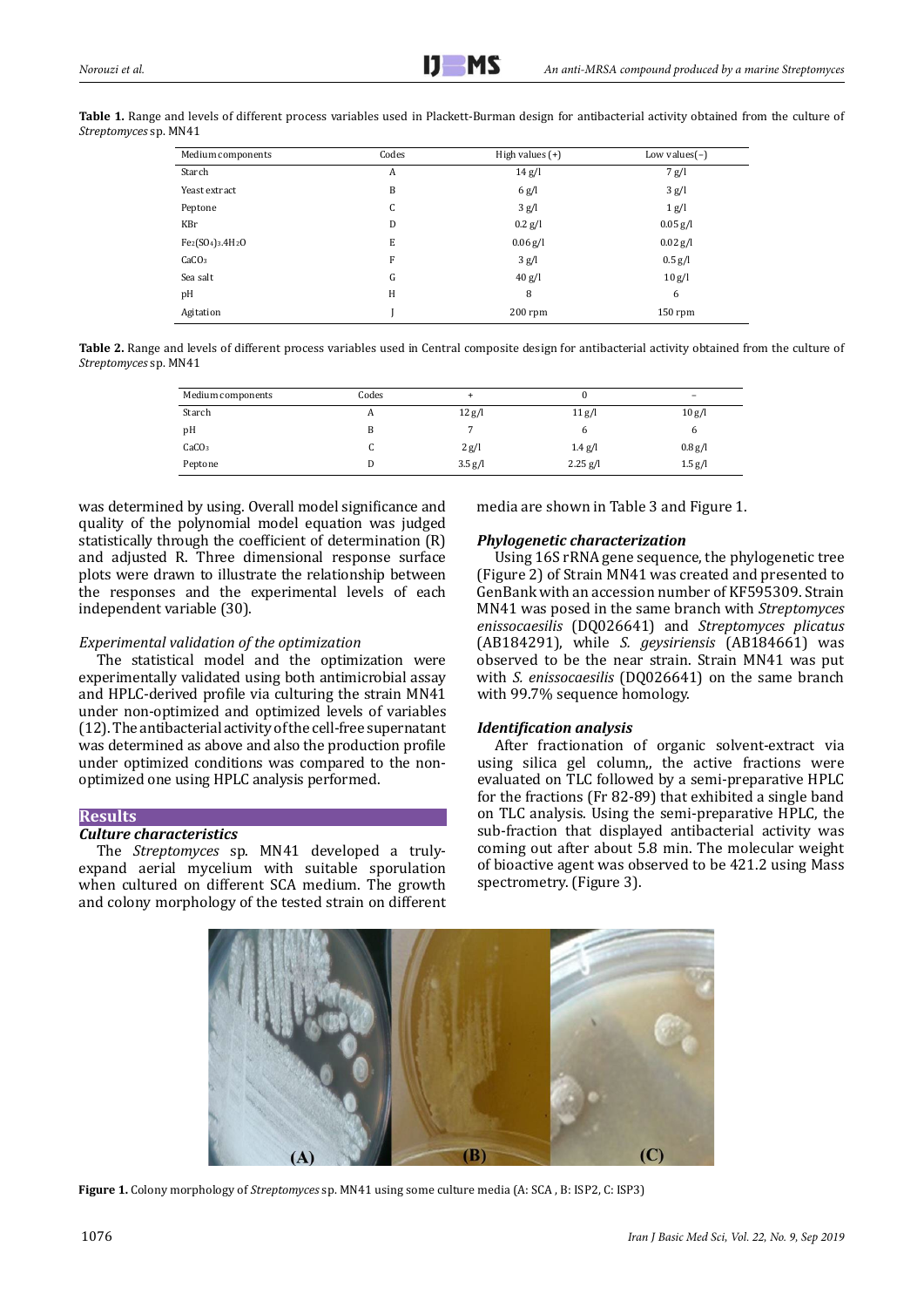#### **Table 3.** Cultural characteristics of strain MN41 on different media

| Medium                            | Growth | Aerial mycelium | Substrate mycelium |
|-----------------------------------|--------|-----------------|--------------------|
| Starch casein agar (SCA)          | Good   | Brown-white     | Brown              |
| Extract malt extract agar (ISP2)  | Good   | Creamy-white    | Yellow             |
| Oat meal agar (ISP3)              | Good   | Brown-white     | Dark brown         |
| Inorganic salt starch agar (ISP4) | Good   | Brown           | Yellow             |
| Glycerol asparagine agar (ISP5)   | Good   | White           | Brown              |
| Peptone yeast extract agar (ISP6) | Good   | <b>Brown</b>    | Mint cream         |
| Tyrosine agar (ISP7)              | Good   | <b>Brown</b>    | Brown-white        |



**Figure 2.** The phylogenetic tree of *Streptomyces* sp. MN41 using 16S rRNA analysis

Hydrogen NMR (<sup>1</sup> H-NMR) was performed to elucidate the probable group in the structure of the purified bioactive compound followed by carbon NMR (<sup>13</sup>C-NMR) and 2-dimensional NMR. Table 4 describes the <sup>1</sup> H-NMR and <sup>13</sup>C-NMR spectrums of the active compound.<br><sup>1</sup>H-NMR peaks at 6.72 ppm, 6.81 ppm and 6.06 revealed the presence of the aromatic group, probably pyrrole

ring. Although pyrrole ring contains four H, it seems here there is a bond at  $\alpha$  position with external group and for other three H there are *dd* J-values of β carbon (3.7 & 1.47), β′ carbon (3.7 & 2.55) and α′ carbon (2.47 & 1.5), which was confirmed by  $^{13}$ C-NMR peaks at 109 ppm, 114.5 ppm and 122.3 ppm which are belonged to carbon atoms in a pyrrole ring. Position 123.7 with low



**Figure 3.** Mass spectrum of the antibacterial compound isolated from *Streptomyces* sp. MN41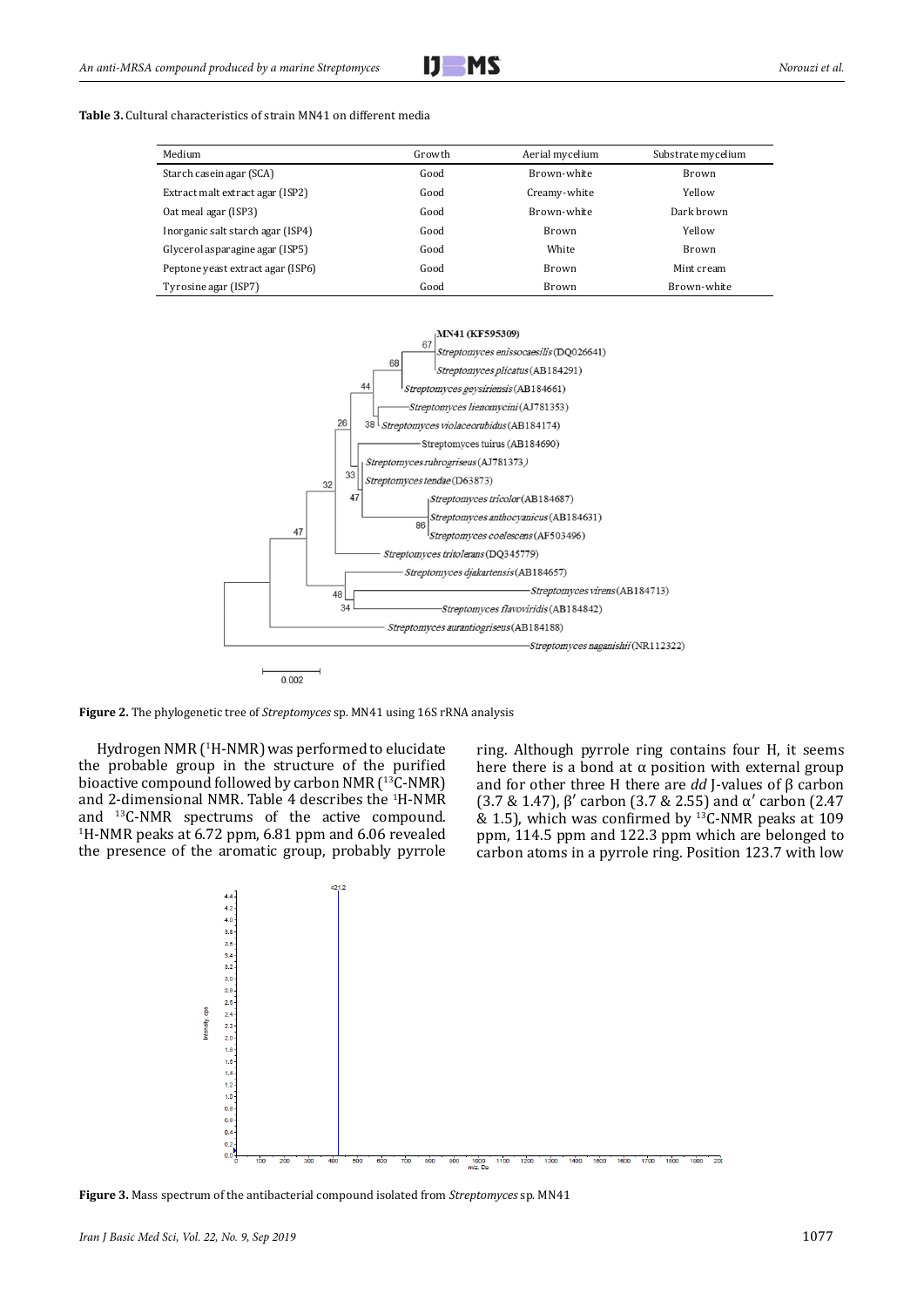|           | Position (ppm)   | Probable group                   | I value            |
|-----------|------------------|----------------------------------|--------------------|
|           | 6.06             | Aromatic group (pyrrole ring)    | dd (3.7 & 2.55)    |
| $1H-NMR$  | 6.72             | Aromatic group (pyrrole ring)    | dd (3.7 & 1.47)    |
|           | 6.81             | Aromatic group (pyrrole ring)    | dd $(2.47 \& 1.5)$ |
|           | 109              | Aromatic carbon                  |                    |
|           | 114.5            | Aromatic carbon                  |                    |
| $13C-NMR$ | 122.3            | Aromatic carbon                  |                    |
|           | 123.7 (low int.) | Aromatic carbon (with no free H) |                    |
|           |                  |                                  |                    |

**Table 4.** Hydrogen NMR and carbon NMR spectrum of the bioactive compound produced by *Streptomyces* sp. MN41

intensity belongs to a bonded carbon which does not have any free H and explains its low intensity. 2-dimensional NMR results (data not shown) depicts the interaction of these three <sup>1</sup>H-peaks to each other and to the related  $<sup>13</sup>C$ -peaks, in which it verified the presence of a pyrrole</sup> group. A broad stretching peak at 3361.7 cm−1 of FTIR spectrum with a peak at  $1662.8$  cm<sup>-1</sup> elucidate the presence of –NH and carbon double bond, respectively, which verify the presence of a pyrrole group (Figure 4). As a result, the overall spectral analysis indicated the presence of a natural pyrrole-derivative.

#### *Cytotoxic activity of active compound using MTT assay*

*In vitro* cytotoxicity assays of the active compound against Hela and Vero cell lines revealed that the active compound has exhibited considerable anti-proliferative activities. The  $IC_{50}$  value of the natural pyrrole-derivative compound was calculated at 14.62 µg/ml against Hela cell lines, while 59.37  $\mu$ g/ml as an IC<sub>50</sub> was obtained when Vero cell lines used in MTT assay.

#### *MIC and MBC*

 The active compound showed antibacterial effects against MRSA strain and its MIC against MRSA was measured at 2.80 µg/ml while the MBC was 5.62 µg/ml.

#### *Screening for essential components on the production of active compound using PBD*

Estimated effects of variables in the antibacterial compound production from PB-designed experiments are shown in Table 5. Pareto chart (Figure 5) reveals that the mainvariables influencing the production of antimicrobial agent were Starch, pH, CaCO<sub>3</sub>, and peptone. Table 6 represents the Sum of Squares, standard error,



**Figure 4.** Fourier-transform infrared spectroscopy of the bioactive compound produced by *Streptomyces* sp. MN41

| Table 5. Statistical analysis of effects of variables on antibacterial activity in two levels (L and H) using Plackett-Burman design design |  |
|---------------------------------------------------------------------------------------------------------------------------------------------|--|
|---------------------------------------------------------------------------------------------------------------------------------------------|--|

| Run          |              | Variables |   |   |   |   | Antibacterial activity against MRSA (AUC) |   |   |   |   |        |
|--------------|--------------|-----------|---|---|---|---|-------------------------------------------|---|---|---|---|--------|
|              | $\mathbf{A}$ | B         | C | D | E | F | G                                         | Η |   | K | L |        |
| $\mathbf{1}$ | H            | H         | H | L | H | H | H                                         | L | L | L | H | 3.035  |
| 2            | H            | L         | H | H | L | H | H                                         | Н | L | L | L | 14.073 |
| 3            | H            | L         | L | L | H | L | H                                         | H | L | H | H | 12.045 |
| 4            | H            | L         | H | H | H | H | L                                         | L | H | L | H | 2.032  |
| 5            | H            | H         | H | L | L | H | H                                         | H | H | H | L | 5.795  |
| 6            | L            | L         | H | L | H | H | L                                         | H | H | H | L | 7.250  |
| 7            | H            | H         | L | H | H | H | L                                         | L | L | H | L | 10.158 |
| 8            | L            | H         | L | H | L | H | H                                         | H | H | L | L | 8.102  |
| 9            | L            | L         | L | L | L | L | L                                         | L | L | L | L | 3.612  |
| 10           | L            | L         | L | H | L | H | L                                         | L | H | H | H | 7.676  |
| 11           | H            | H         | L | L | L | H | H                                         | L | H | L | H | 11.913 |
| 12           | L            | H         | H | H | L | L | L                                         | H | L | H | H | 2.232  |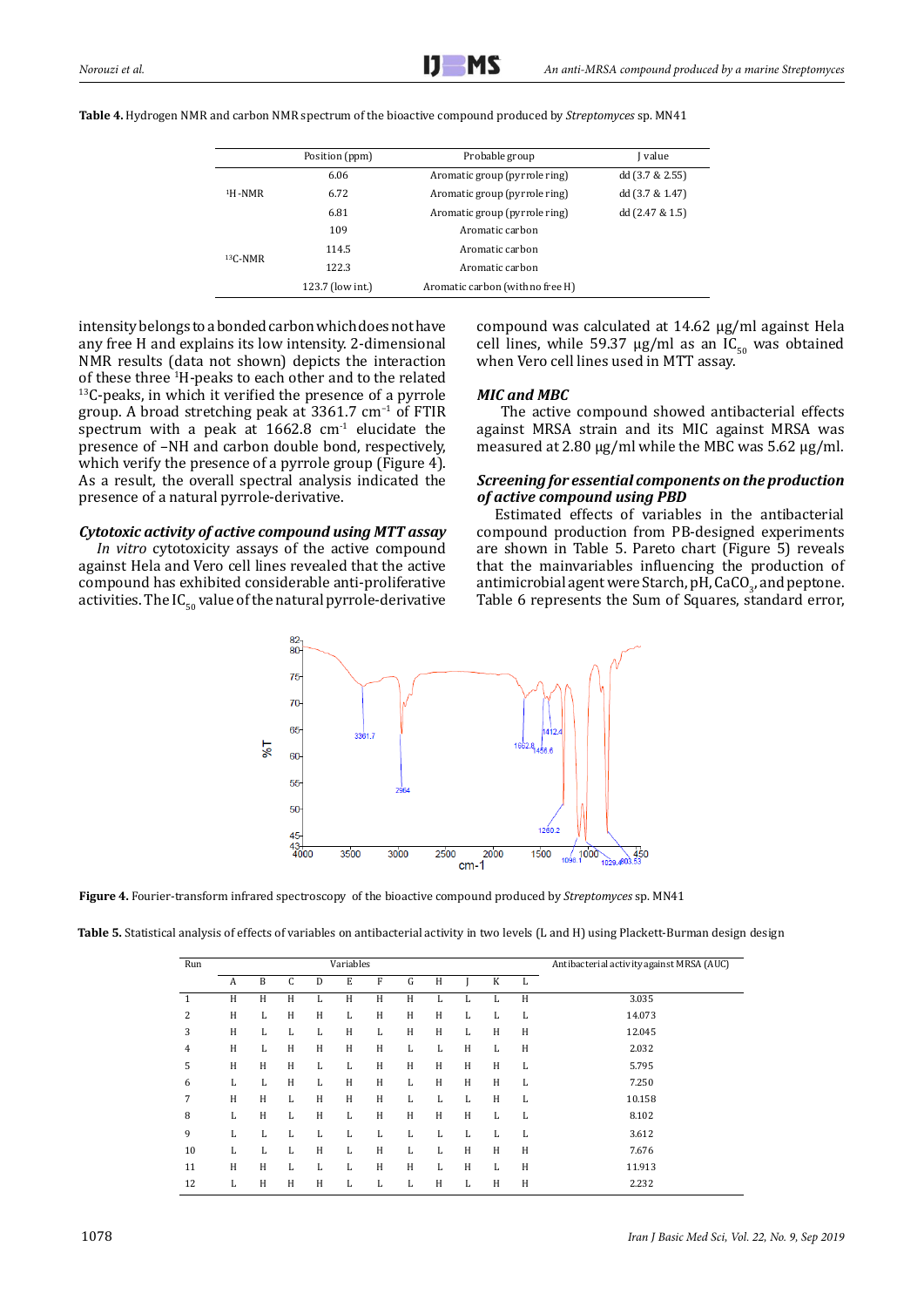

**Figure 5.** Pareto chart demonstrates how different factors affect the production of the active compound

*P-value* and Coefficient Estimate of each component from the result of antimicrobial assay given in Table 6.

#### *Optimization of the selected variables*

The optimum levels of the significant variables including starch,  $pH$ , CaCO<sub>3</sub>, and peptone in the production of the antibacterial compound produced by *Streptomyces* sp. MN41 were further optimized using the RSM based on CCD. A total of 30 separate

experiments were performed, each in triplicate. The coded levels of the independent variables are given in Table 5. Multiple regression analysis was applied to the experimental data by the CCD design. The Results were fitted with a second-order full polynomial equation. The empirical relationship between antibacterial metabolite production and the  $\hat{4}$  test variables obtained from the application of RSM is given by below equation:<br>The experimental antimicrobial activity and

The experimental antimicrobial Predicted Response along with CCD has been showed in Table 7. Design Expert software analyzed the regression where Y-axis represents the zone of inhibition (AUC) as a scale of antibacterial activity and the amount of starch, pH, CaCO<sub>3</sub> and peptone were analyzed using A, B, C and D axes, respectively. Table 8 shows the results of ANOVA analysis of the model. From the F-value of 2.53 and a low *P-value* of 0.0429 it could be dedicated that the model is extremely significant. In addition, the experimental data observed were in a proper fit as the lack of fit of the model with a value of 3.77 was insignificant. "Adeq Precision" measures the signal to noise ratio. A ratio greater than 4 is desirable. The ratio of 5.208 indicates an adequate signal. The coefficient of variation of the model was 18.93% and the PRESS statistic value of 269.85 proved the validity of the model.

To evaluate the model competence and determine the signs of problems in the data obtained, diagnostic plots were adopted. A linear pattern in the normal probability plot which is depicted in Figure 6A disproves the presence of any problem in the normality of the data. Figure 6B indicates the acceptable accordance of obtained-antimicrobial response versus predicted

**Table 6.** Statistical analyses of effects of variables on antibacterial activity as per Plackett-Burman design

| Variables                       | Codes | Standard error | Sum of squares | df | P-value | F value |
|---------------------------------|-------|----------------|----------------|----|---------|---------|
| Starch                          | A     | 0.15           | 48.43          |    | 0.0052  | 190.94  |
| Yeast extract                   | B     | 0.15           | 2.48           | 1  | 0.0889  | 9.77    |
| Peptone                         | C     | 0.15           | 30.37          | 1  | 0.0082  | 119.73  |
| $Fe2 (SO4)3$ .4H <sub>2</sub> O | E     | 0.15           | 0.60           | 1  | 0.2643  | 2.36    |
| CaCO <sub>3</sub>               | F     | 0.15           | 34.30          | 1  | 0.0073  | 135.22  |
| Sea salt                        | G     | 0.15           | 15.25          | 1  | 0.0162  | 60.14   |
| pH                              | H     | 0.15           | 45.27          | 1  | 0.0056  | 178.48  |
| KBr                             | D     | 0.15           | 0.48           | 1  | 0.3045  | 1.87    |
| Agitation                       |       | 0.15           | 8.43           |    | 0.0288  | 33.23   |



**Figure 6.** Diagnostic plots showing the model adequacy. (A) normal probability plot of the studentized residuals (B) Plot of observed response vs predicted response and. (C) Internally studentized residuals versus predicted response plot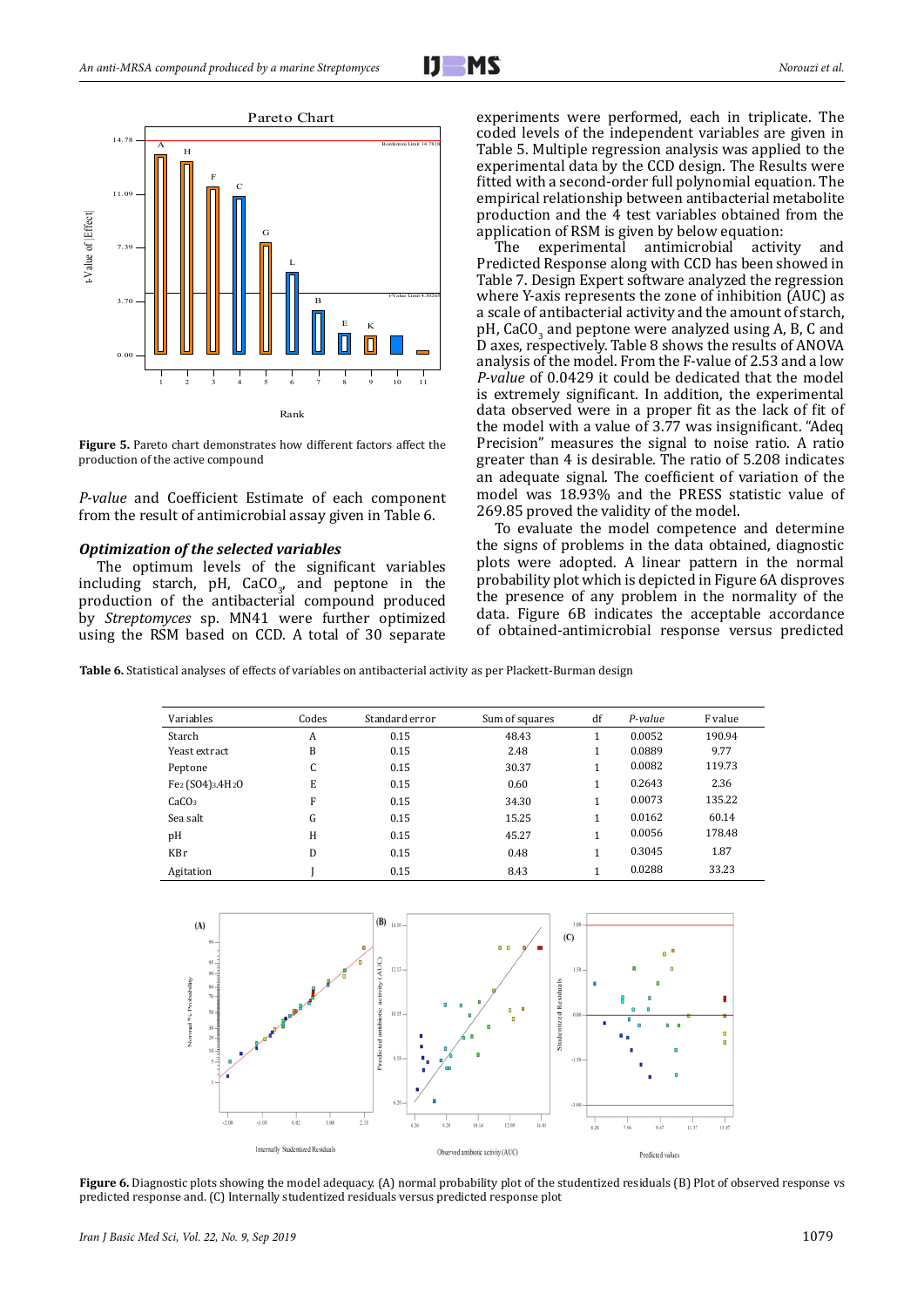Table 7. Central composite design matrix in coded values and responses for the antibacterial activity obtained from the culture of Streptomyces sp. MN41

| Run            |       | Variables | Experimental            | Predicted     |          |          |
|----------------|-------|-----------|-------------------------|---------------|----------|----------|
| Starch $(g/l)$ |       | pH        | CaCO <sub>3</sub> (g/l) | Peptone (g/l) | response | response |
| $1\,$          | 11.00 | 6.00      | 0.80                    | 3.00          | 6.671    | 9.16     |
| $\overline{c}$ | 9.00  | 6.00      | 0.80                    | 1.50          | 8.147    | 10.54    |
| 3              | 9.00  | 6.00      | 2.00                    | 3.00          | 6.6955   | 8.69     |
| 4              | 10.00 | 6.50      | 1.40                    | 3.75          | 12.905   | 10.36    |
| 5              | 11.00 | 7.00      | 0.80                    | 3.00          | 10.2345  | 10.67    |
| 6              | 10.00 | 6.50      | 1.40                    | 0.75          | 8.241    | 7.72     |
| 7              | 9.00  | 6.00      | 0.80                    | 3.00          | 11.135   | 11.18    |
| 8              | 10.00 | 6.50      | 1.40                    | 2.25          | 14.012   | 13.07    |
| 9              | 11.00 | 6.00      | 2.00                    | 3.00          | 8.1655   | 8.60     |
| 10             | 9.00  | 7.00      | 0.80                    | 1.50          | 8.485    | 8.29     |
| 11             | 10.00 | 7.50      | 1.40                    | 2.25          | 9.786    | 9.14     |
| 12             | 10.00 | 6.50      | 1.40                    | 2.25          | 13.88    | 13.07    |
| 13             | 10.00 | 5.50      | 1.40                    | 2.25          | 12.325   | 9.92     |
| 14             | 11.00 | 7.00      | 0.80                    | 1.50          | 6.8105   | 7.65     |
| 15             | 8.00  | 6.50      | 1.40                    | 2.25          | 12.115   | 10.30    |
| 16             | 12.00 | 6.50      | 1.40                    | 2.25          | 10.81    | 9.57     |
| 17             | 10.00 | 6.50      | 2.60                    | 2.25          | 7.484    | 6.26     |
| 18             | 10.00 | 6.50      | 1.40                    | 2.25          | 14.03    | 13.07    |
| 19             | 11.00 | 7.00      | 2.00                    | 3.00          | 9.645    | 10.08    |
| 20             | 11.00 | 7.00      | 2.00                    | 1.50          | 7.883    | 8.07     |
| 21             | 11.00 | 6.00      | 2.00                    | 1.50          | 6.7735   | 8.19     |
| 22             | 9.00  | 7.00      | 2.00                    | 3.00          | 7.0745   | 7.07     |
| 23             | 9.00  | 7.00      | 0.80                    | 3.00          | 9.106    | 10.52    |
| 24             | 9.00  | 7.00      | 2.00                    | 1.50          | 6.4345   | 6.78     |
| 25             | 10.00 | 6.50      | 1.40                    | 2.25          | 11.511   | 13.07    |
| 26             | 9.00  | 6.00      | 2.00                    | 1.50          | 9.2755   | 9.07     |
| 27             | 10.00 | 6.50      | 1.40                    | 2.25          | 13.002   | 13.07    |
| 28             | 10.00 | 6.50      | 1.40                    | 2.25          | 12.012   | 13.07    |
| 29             | 11.00 | 6.00      | 0.80                    | 1.50          | 8.4105   | 7.73     |
| 30             | 10.00 | 6.50      | 0.20                    | 2.25          | 10.1625  | 9.33     |

response. Figure 6C represents a plot of studentized residuals versus predicted values which has been used for evaluating the presence of constant errors. Residuals displayed randomness in scattering and propose that the variance of observation was constant.

The interactions between the two factors and their optimum levels were evaluated using the response surface 3D plots (Figure 7), Figure 7a depicts how Starch, and pH influence the production of the antibacterial compound. Using a moderate concentration of starch, the antibacterial activity will be raised by decreasing the pH. The same trend was observed when the interactive

effect of  $CaCO<sub>3</sub>$  with pH (Figure 7b) on the production of the antimicrobial agent was evaluated, while a high and low level of pH resulted in a negative effect when interacts with peptone (Figure 7c).

The maximum antimicrobial activity was predicted to be 13.07 AUC, when the values of variables were as starch = 10 mg/l, CaCO<sub>3</sub> = 1.4 g/l, peptone 2.25 g/l and pH = 6.5.

#### *Experimental validation*

Both antibacterial activity determination and HPLC profile analysis were used to validate the optimized



Figure 7. Response surface 3D plots showing individual and interactive effects of variables on antibacterial compound production produced by *Streptomyces* sp. MN41. (a) Effects of starch and pH on antibacterial activity. (b) Effects of CaCO<sub>3</sub> and pH on antibacterial activity. (c) Effects of pH and peptone on antibacterial activity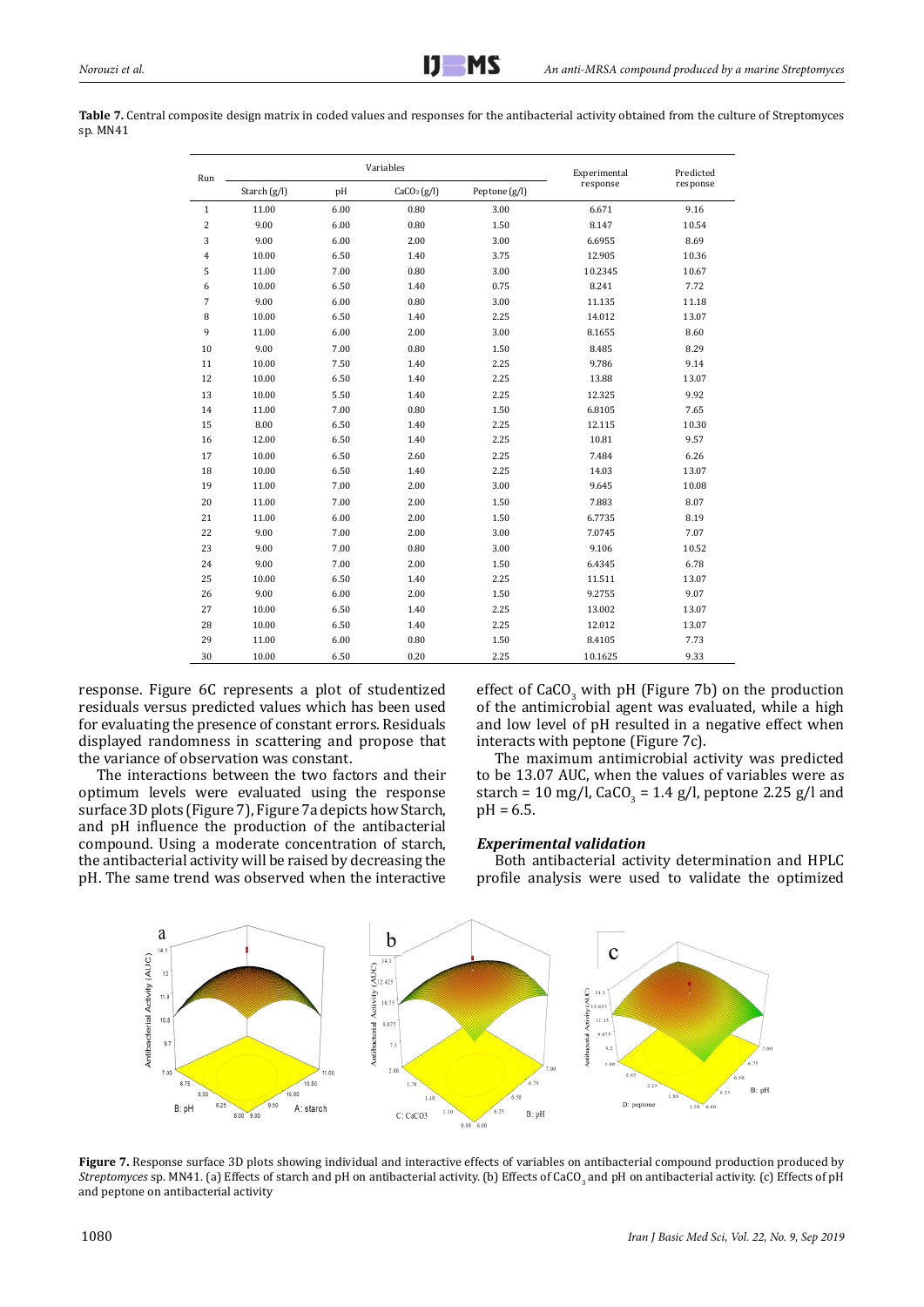

**Table 8.** Summary of ANOVA for response surface quadratic model using Central composite design

| Source      | Sum of squares | df | Mean square              | F value                  | P-value                  | Significance             |
|-------------|----------------|----|--------------------------|--------------------------|--------------------------|--------------------------|
| Model       | 121.06         | 14 | 8.65                     | 2.53                     | 0.0429                   | significant              |
| Residual    | 51.36          | 15 | 3.42                     | $\overline{\phantom{a}}$ | $\overline{\phantom{a}}$ | $\overline{\phantom{a}}$ |
| Lack of fit | 45.34          | 10 | 4.53                     | 3.77                     | 0.0781                   | Not significant          |
| Pure error  | 6.02           | 5  | 1.20                     | $\overline{\phantom{a}}$ | $\overline{\phantom{a}}$ | $\overline{\phantom{0}}$ |
| Core total  | 172.43         | 29 | $\overline{\phantom{a}}$ | $\overline{\phantom{a}}$ | $\overline{\phantom{a}}$ | $\overline{\phantom{a}}$ |

**Table 9.** The production of antibacterial agent produced by strain MN41 under non-optimized and optimized amount of variable

| Culture conditions       |                |     | Level of variables      | Antibacterial activity (AUC) |       |
|--------------------------|----------------|-----|-------------------------|------------------------------|-------|
|                          | Starch $(g/l)$ | pΗ  | CaCo <sub>3</sub> (g/l) | Peptone $(g/l)$              |       |
| Non-optimized            |                |     |                         | $1.5\,$                      | 6.34  |
| Optimized (predicted)    | 10             | 6.5 | 1.4                     | 2.25                         | 13.07 |
| Optimized (experimental) | 10             | 6.5 | 1.4                     | 2.25                         | 13.87 |

amount of variables predicted by RSM. There is an accordance between the average antibacterial activity obtained experimentally and the predicted one wich were 13.87 AUC and 13.07 AUC, respectively (Table 9). Consequently, the accuracy and reliability of the model to predict the bioactive metabolite production produced by strain MN41 is scientifically admissible.

HPLC analysis of the cell-free supernatant under nonoptimized and optimized amount of variables indicated that using the latter conditions substantially increased the bioactive compound production (Figure 8).

These findings affirmed that the optimization of the production of active biomolecule was forcefully favored using biostatical model.

#### **Discussion**

Over the past decades, the marine ecosystem has

gained progressive interest as a unique under-studied source of new value-added compounds in particular bioactive compounds, by both the industry and academia. Many marine bacteria, especially *Streptomyces* isolated from marine habitats have been reported as potential producers of novel secondary metabolites with antibiotic properties (7, 8, 32). Regarding the real demand of new antibacterial agents to fight against antimicrobialresistant microorganisms treat, this investigation was tried to characterize a marine *Streptomyces* known to produce an antibacterial compound, and optimize its culture conditions to improve the antimicrobial molecules production (12, 33).

Using the widely-used cultural characterization methods for identification of actinomycetes, the isolated bacterium MN41 was identified as *Streptomyces* species molecular based methods (34). In addition,



**Figure 8.** HPLC analysis of bioactive compound presented in the cell-free supernatant of strain MN41 cultivated in (A) optimized and (B) nonoptimized amount of culture conditions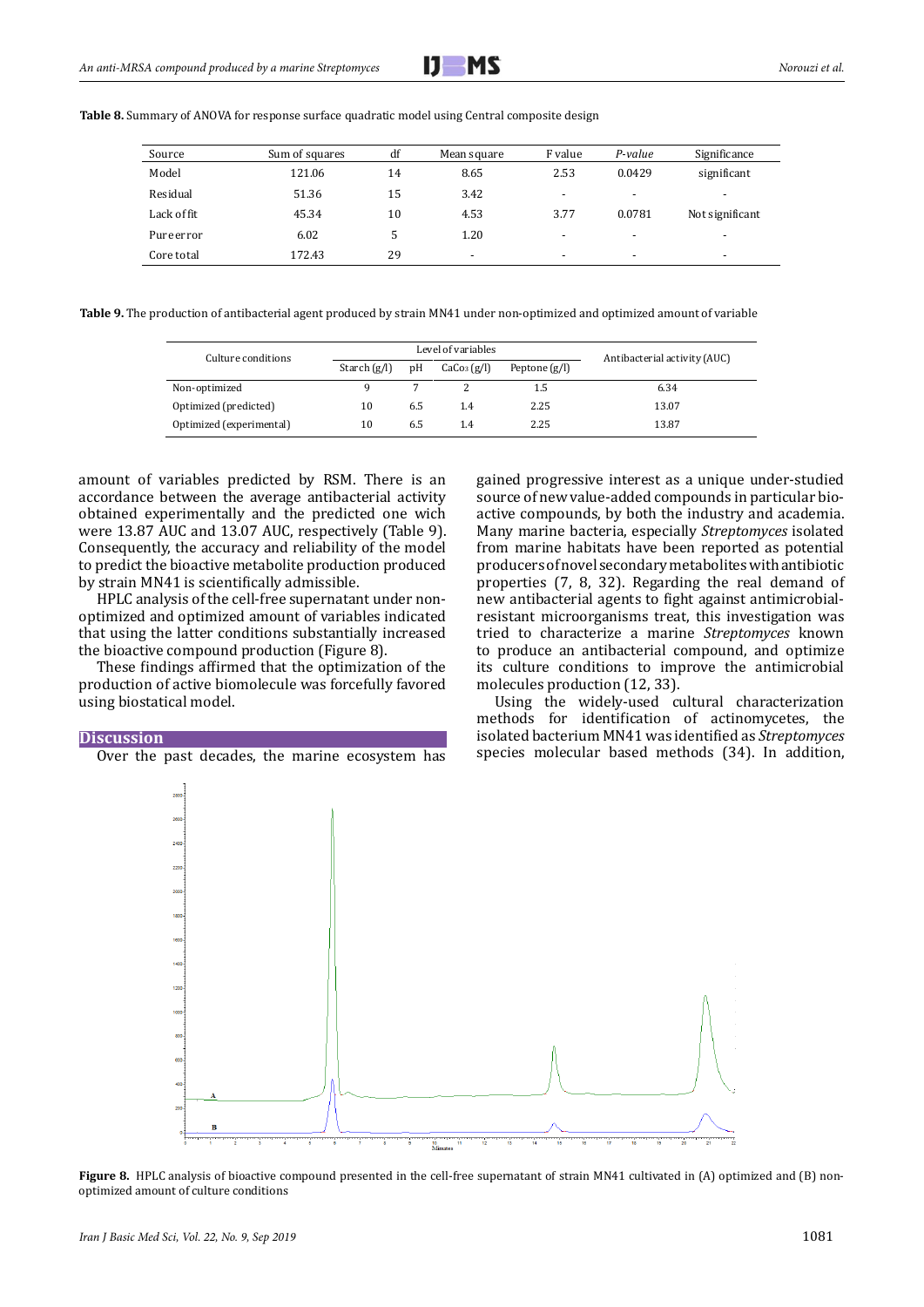the phylogenetic analysis emerged from 16S rRNA gene indicated that MN41 is a neighbouring strain of *Streptomyces enissocaesilis* (DQ026641) (35) with 99.7% sequence similarity. Since MN41 tolerates sodium chloride concentration up to 40 g/l, but grows optimally in a mild NaCl concentration which reveal this strain should be a moderately halo-tolerant *Streptomyces*. More than 124 compounds produced by *Streptomyces* had been reported to have moderate to potent anti- MRSA activity, for example, polyketomycin, heliquinomycin, griseusin A, citreamicin A, chaxamycin D, nosiheptide and marinopyrrole A which show lower MIC than several antibiotics such as vancomycin (36).

We isolated a pyrrole-like bioactive compound from *Streptomyces* sp. MN41 with a desirable anti-MRSA activity, in which its MIC and MBC were measured at 2.80 µg/ml and 5.62 µg/ml, respectively. Its antibacterial effect against MRSA is comparable to the previously reported antimicrobials with a pyrrole-like structure: Moenomycin A (37), nosokomycins A- D and angumicynone B (38) which also were isolated from marine *Streptomyces* and reported as potential marine drugs against MRSA. The observed anti-MRSA MIC of the pyrrole-derivative compound from *Streptomyces* sp. MN41 (2.8 μg/ml) was lower than that of angumicynone B (12.5 μg/ml) and moenomycin A (4 μg/ml), and higher than nosokomycins A- D 0.125 μg/ ml (36). Moreover, this MIC is lower than vancomycin (4–8 μg/ml), commercially available antibiotics (39).

Thus, the observed MIC and MBC of the isolated pyrrole derivative compounds in our study, demonstrate that: I) the compound exhibited a significant antimicrobial activity against MRSA; II) compared to the previous compounds it can be considered as a potential anti-MRSA compound for further study' and III) it may exhibit effective antibacterial activity against other drug- or multidrug-resistant bacteria especially other *Staphylococcus* and related genus.

Mass analysis, as a sensitive, rapid and reliable technique for detecting and identifying metabolites (40), showed that MN41 produces an antibacterial agent with a molecular weight of  $421.2$ .  $^1$ H-NMR,  $^{13}$ C-NMR, 2-dimensional NMR determination and IR analyses demonstrated that the compound is a pyrrolederivative. It has been shown that pyrrole derivatives compounds possess diverse desirable activities as a drug, for example, antimicrobial activity, antiinflammatory activity (41), and antitumor activity (42). Hughes *et al.* isolated marinopyrroles with anti-MRSA activity from a marine *Streptomyces* sp. The pyrrolelike structure of an antimicrobial not only suggest a desirable antimicrobial effect but also offers chemical flexibility to further development and enhancement of the original structure, which may lead to improvement of the desired activity (43).

Many antibacterial agents also display antitumor activity. The rapid development of multiple drugs resistance cases in tumor chemotherapy has urged searching for novel agents. Our results demonstrated that the pyrrole derivative compound from *Streptomyces* sp. MN41, in addition to the anti-MRSA activity, had antitumor activity against the tested cell lines (with a  $IC_{50}$ of 14.62  $\mu$ g/ml and 59.37  $\mu$ g/ml against Hela and Vero cell lines, respectively). It is reported that if a compound displays an IC<sub>50</sub> value less than 30  $\mu$ g/ml against cancer cell, it is considered as a potential antitumor agent and has the potential for further drug development studies (26, 44). Thus, the observed anticancer effects of the isolated compound in our study suggest its potential application as an antitumor agent, in particular against multi-drug resistant cancer cell lines.

Despite the fact that *Streptomyces sp.* MN41 produced this antibacterial agent, optimization of the production process is vital for a commercially viable production process. PBD and RSM have been used as two effective statistical tools for such task (31). For example, Wang *et al.* (15) applied RSM approach in a medium optimization study for producing an active compound by *Xenorhabdus bovienii* and reported a 37.8% increase in production. Rajeswari *et al.* (12) reported a 78.8% increase in production of an antibacterial by *Streptomyces* sp*.* JAJ13 using RSM approach. RSM approach with CCD was used to increase active compound production in several *Streptomyces* species such as *Streptomyces sindenensis* (45), *Streptomyces daufpe* 3060 (46) and *Streptomyces alboflavus* 313 (47).

In our study, the results of PBD revealed that the crucial factors affecting the production of the bioactive compound by strain MN41 were starch, pH,  $CaCO<sub>3</sub>$ , and peptone. Although with regard to the marine habitat of the microorganism (isolated from marine sediments) (11) it was expected that NaCl salt concentration would be an influencing factor, the PBD models proved us wrong. Raytapadar and Paul (48) reported starch as a significant media component for the production of the antibacterial compound from *Streptomyces aburaviensis*  $1DA-28$ . Similarly, CaCO<sub>3</sub> affects the production of cyclic hexapeptide antibiotic by *Streptomyces alboflavus* (47).

Further optimization of the influencing factors using RSM with allowed us to determine the optimum levels of media components. Our results demonstrated that optimization of the condition according to the PDB and RSM model resulted in 217% increase in antibacterial compound production by strain MN41, in which the R2 value was calculated at 0.702, indicating the model can explain 95.0% of the total variations. The confirm of fit of the response surface model is checked using the coefficient of determination (R2), which provides a measure of variability in the observed response explained by the experimental factors and their interactions (12, 15). The nearer R2 value to 1.00, the higher accuracy of the model to predict the responce. Therefore, considering the calculated R2, indicated that the developed experimental design was accurate in optimizing the selected culture conditions.

For further studies, we suggest x-ray crystallography as a complementary tool for structure determination. In addition, evaluating the  $LC_{50}$  value of the purified compound is valuable to determine its cytotoxic effect.

#### **Conclusion**

*Streptomyces* sp. MN41 produced a bioactive compound with a pyrrole-like structure. This pyrrole derivative showed significant anti-MRSA and antitumor activities. To further enhance the production yield, the process was subjected to PBD and RSM modeling in which starch, pH,  $CaCO<sub>3</sub>$  and peptone were determined as significant factors influencing antibacterial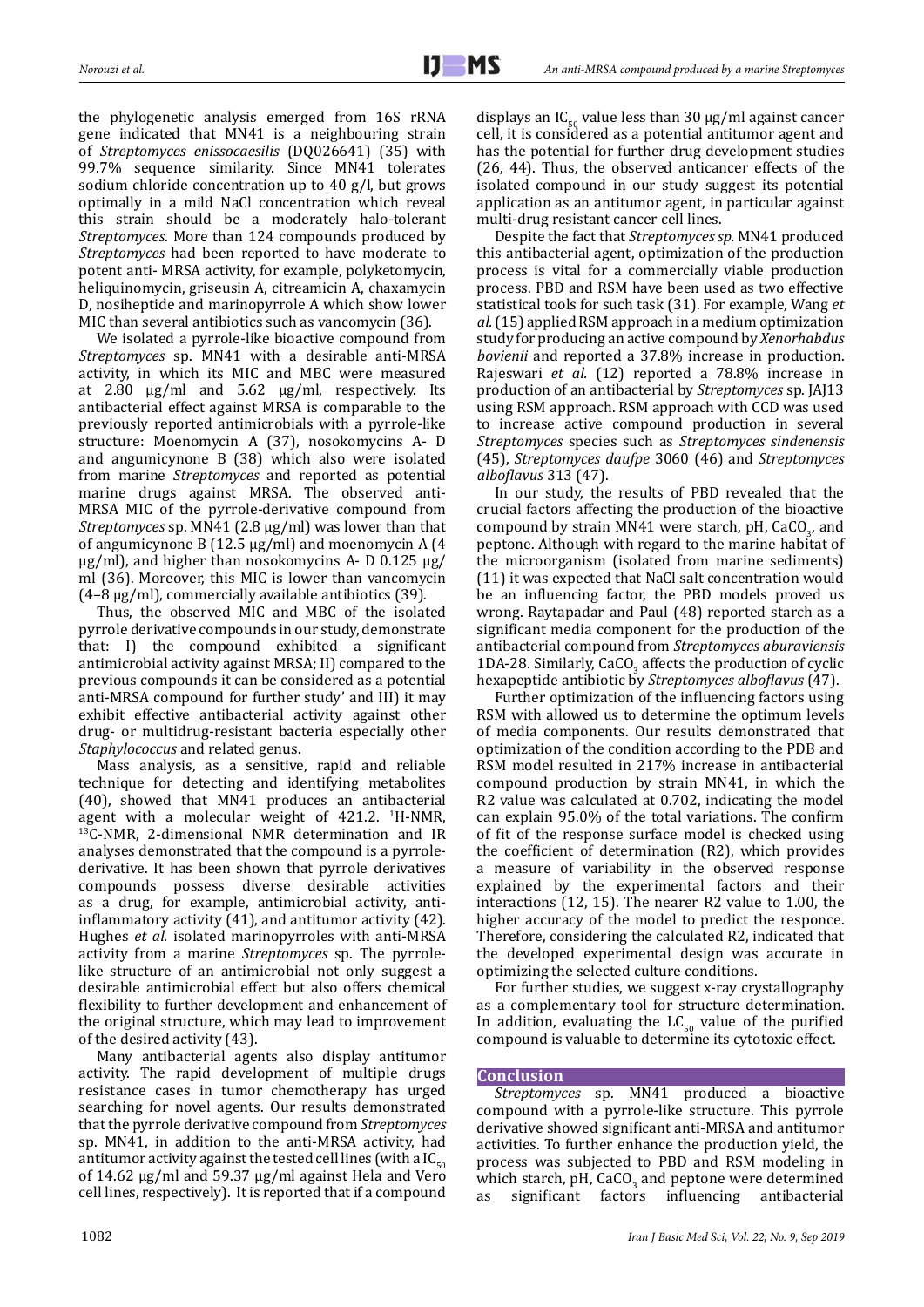compound production, and optimization of such factors resulted in 218% increase in the production of the anti-MRSA compound. The pyrrole-like structure of the compounds demonstrates a great potential for further drug development, e.g. enhancement of chemical structure, and the observed increase in the production level of the compound by the bacteria after optimizing the culture condition suggest that there is a room for future enhancement by e.g. engineering of the culture condition or the bacterial genome.

#### **Acknowledgment**

We would like to thank Sajad Firouzyar for his help in performing the MTT assay without any expectations. The data presented in this report was a part of A Norouzi's Ph.D. thesis supported by a grant from the Research Council of Mashhad University of Medical Sciences, Mashhad, Iran, and The Vice-chancellor for Research and Technology, University of Isfahan, Iran.

#### **Conflicts of Interest**

The authors declare that they have no conflict of interests**.** 

#### **References**

1. Maragakis LL, Perencevich EN, Cosgrove S. Clinical and economic burden of antimicrobial resistance. [Expert](https://www.ncbi.nlm.nih.gov/pubmed/30876375) Rev Anti Infect Ther 2008; 6:751-763.

2. Loomba PS, Taneja J, Mishra B. Methicillin and Vancomycin resistant *S. aureus* in hospitalized patients. J Glob Infect Dis 2010; 2:275-283.

3. Enright MC. The evolution of a resistant pathogen-the case of MRSA. Curr Opin Pharmacol 2003; 3:474-479.

4. Subramani R, Aalbersber W. Marine actinomycetes: an ongoing source of novel bioactive metabolites. Microbiol Res 2012; 167:571-580.

5. Dharmaraj S. Marine *Streptomyces* as a novel source of bioactive substances. World J Microbiol Biotechnol 2010; 26:2123-2139.

6. Arasu MV, Duraipandiyan V, Ignacimuthu S. Antibacterial and antifungal activities of polyketide metabolite from marine *Streptomyces* sp*.* AP-123 and its cytotoxic effect. Chemosphere 2013; 90:479-487.

7. Jang KH, Nam SJ, Locke JB, Kauffman CA, Beatty DS, Paul LA, *et al*. Anthracimycin, a potent anthrax antibiotic from a marine-derived actinomycete*.* Angew Chem In Ed Engl 2013; 52:7822-7824.

8. Jiao W, Zhang F, Zhao X, Hu J, Suh JW. A novel alkaloid from marine-derived *Streptomyces xinghaiensis* with broadspectrum antibacterial and cytotoxic activities. PloS one 2013; 8:e75994.

9. De Carvalho CCCR, Fernandes P. Production of metabolites as bacterial responses to the marine environment. [Mar Drugs](https://www.ncbi.nlm.nih.gov/pmc/articles/PMC2857360/) 2010; 8:705-727.

10. Lam KS. Discovery of novel metabolites from marine actinomycetes. Curr Opin Microbiol 2006; 9:245-251.

11. Mohseni M, Norouzi H, Hamedi J, Roohi A. Screening of antibacterial producing actinomycetes from sediments of the Caspian Sea. [Int J Mol Cell Med](https://www.ncbi.nlm.nih.gov/pubmed/24551793) 2013; 2:64-71.

12. Rajeswari P, Jose PA, Amiya R, Jebakumar SRD. Characterization of saltern based *Streptomyces* sp. and statistical media optimization for its improved antibacterial activity. Front Microbiol 2015; 5:753.

13. Arul Jose P, Satheeja Santhi V, Jebakumar SR. Phylogeneticaffiliation, antimicrobial potential and PKS gene sequence analysis of moderately halophilic *Streptomyces* sp. inhabiting an Indian saltpan. J Basic Microbiol 2011; 51:348-356.

14. Greasham RL. Media for microbial fermentations. 2 st ed. Biotechnology Set; 1983.p. 127-139.

15. Wang Y, Fang X, An F, Wang G, Zhang X. Improvement of antibiotic activity of *Xenorhabdus bovienii* by medium optimization using response surface methodology. Microb Cell Fact 2011; 10:98.

16. Kanmani P, Karthik S, Aravind J, Kumaresan K. The use of response surface methodology as a statistical tool for media optimization in lipase production from the dairy effluent isolate *Fusarium solani*. ISRN Biotechnol 2012; 8:201.

17. Jose PA, Jebakumar SRD. Diverse actinomycetes from Indian coastal solar salterns-a resource for antimicrobial screening. J Pure Appl Microbiol 2013; 7:2569-2575.

18. Shirling EB, Gottlieb D. Methods for characterization of *Streptomyces* species. Int J Syst Evol Microbiol 1966; 16:313- 340.

19. Stephen JR, McCaig AE, Smith Z, Prosser J, Embley TM. Molecular diversity of soil and marine 16S rRNA gene sequences related to beta-subgroup ammonia-oxidizing bacteria. Appl Environ Microbiol 1996; 62:4147-4154.

20. Tamura K, Peterson D, Peterson N, Stecher G, Nei M, Kuma S. MEGA5: molecular evolutionary genetics analysis using maximum likelihood, evolutionary distance, and maximum parsimony methods. Mol Biol Evol 2011; 28:2731-2739.

21. Wu Z, Li S, Li J, Chen Y, Saurav K, Zhang Q, *et al*. Antibacterial and cytotoxic new napyradiomycins from the marine-derived *Streptomyces* sp*.* SCSIO 10428. [Mar Drugs](https://www.ncbi.nlm.nih.gov/pmc/articles/PMC2857360/) 2013; 11:2113- 2125.

22. Saraswathi K, Sabitha Rani AM, Sindhu S, Arumugam P. Isolation, characterization of bioinspired secondary metabolites producing actinomycetes from marine soil samples. Int J Curr Microbiol Appl Sci 2015; 4:107-119.

23. Ebaba SS, Edrada RA, Lin W, Prokesh P. Methods for isolation, purification and structural elucidation of bioactive secondary metabolites from marine invertebrates. [Nat Protoc](https://www.ncbi.nlm.nih.gov/pubmed/18989260) 2008; 3:1820-1831.

24. Oniszczuk A, Wójtowicz A, Oniszczuk T, Olech M, Nowak R, Wojtunik K, *et al*. Extruded corn gruels containing linden flowers: quantitation of phenolic compounds and selected quality characteristics. Open Chem 2015;13:1209-1217.

25. Soheili V, Khedmatgozar Oghaz N, Sabeti Z, Fazly Bazzaz BS. The novel effect of cis-2-decenoic acid on biofilm producing *Psudomonas aeruginosa*. Microbiol Res (Pavia) 2016; 6:6158. 26. Ravikumar S, Fredimoses M, Gnanadesigan M. Anticancer property of sediment actinomycetes against MCF-7 and MDA-MB-231 cell lines. Asian Pac J Trop Biomed 2012; 2:92-96.

27. Zheng Z, Zeng W, Huang Y, Yang Z, Li J, Cai H, Su [W.](https://www.ncbi.nlm.nih.gov/pubmed/?term=Su%20W%5BAuthor%5D&cauthor=true&cauthor_uid=10867239) Detection of antitumor and antimicrobial activities in marine organism associated actinomycetes isolated from the Taiwan Strait. FEMS Microbiol lett 2000; 188:87-91.

28. Norouzi H, Danesh A, Mohseni M, Rabbani Khorasgani M. Marine Actinomycetes with probiotic potential and bioactivity against Multidrug-resistant bacteria. Int J Mol Cell Med 2018; 7:44-52.

29. Boyle VJ, Fancher ME, Ross RW. Rapid modified Kirby-Bauer susceptibility test with single, high-concentration antimicrobial disks. Antimicrob Agents Chemother 1973; 3:418-424.

30. Marzban A, Ebrahimipour G, Danesh A. Bioactivity of a novel glycolipid produced by a halophilic *Buttiauxella* sp. and